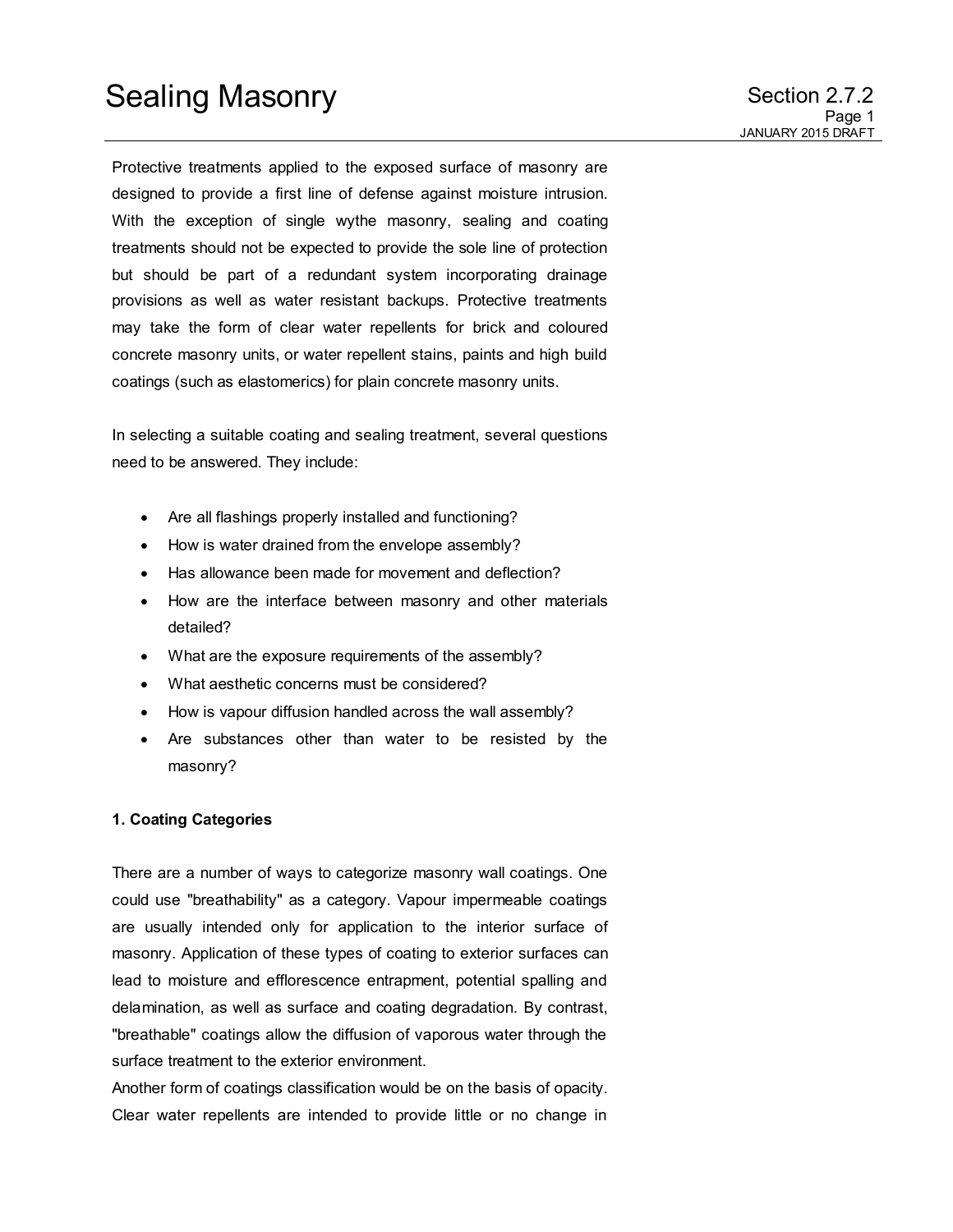# Sealing Masonry **Section 2.7.2**

masonry appearance. By contrast, pigmented coatings (stains and paints) are intended to significantly alter the colour and appearance of the masonry surface. Aesthetic concerns will play a major role when opacity is used as material selection criteria.

Coatings may also be classified according to their ability to resist hydrostatic pressure. While clear water repellents may resist significant wind driven rain loads, high build coatings are usually required should masonry be exposed to prolonged hydrostatic pressure (such as below grade, fountains, etc.). For plain concrete masonry units exposed to above-grade wind driven rain (and where control of water ingress is paramount), the use of an elastomeric coating system is recommended.

Within each category of products, sub-classifications can be employed on the basis of such factors as chemical make-up, environmental impact, application conditions, longevity, and life-cycle cost to name a few. The designer must consider these different qualities when developing project specifications.

### **2. Clear Repellents**

The use of masonry water repellents helps to prolong the satisfactory performance of masonry wall systems. The reduction in water absorption provided by water repellent treatments offer the following advantages:

- Maximize moisture resistance
- Reduction in efflorescence potential
- Reduction in algae and vegetative growth build up on masonry
- Maintenance of "natural" appearance of masonry during exposure to rain
- Reduction in absorption of rain borne contaminants
- Reduction in staining of masonry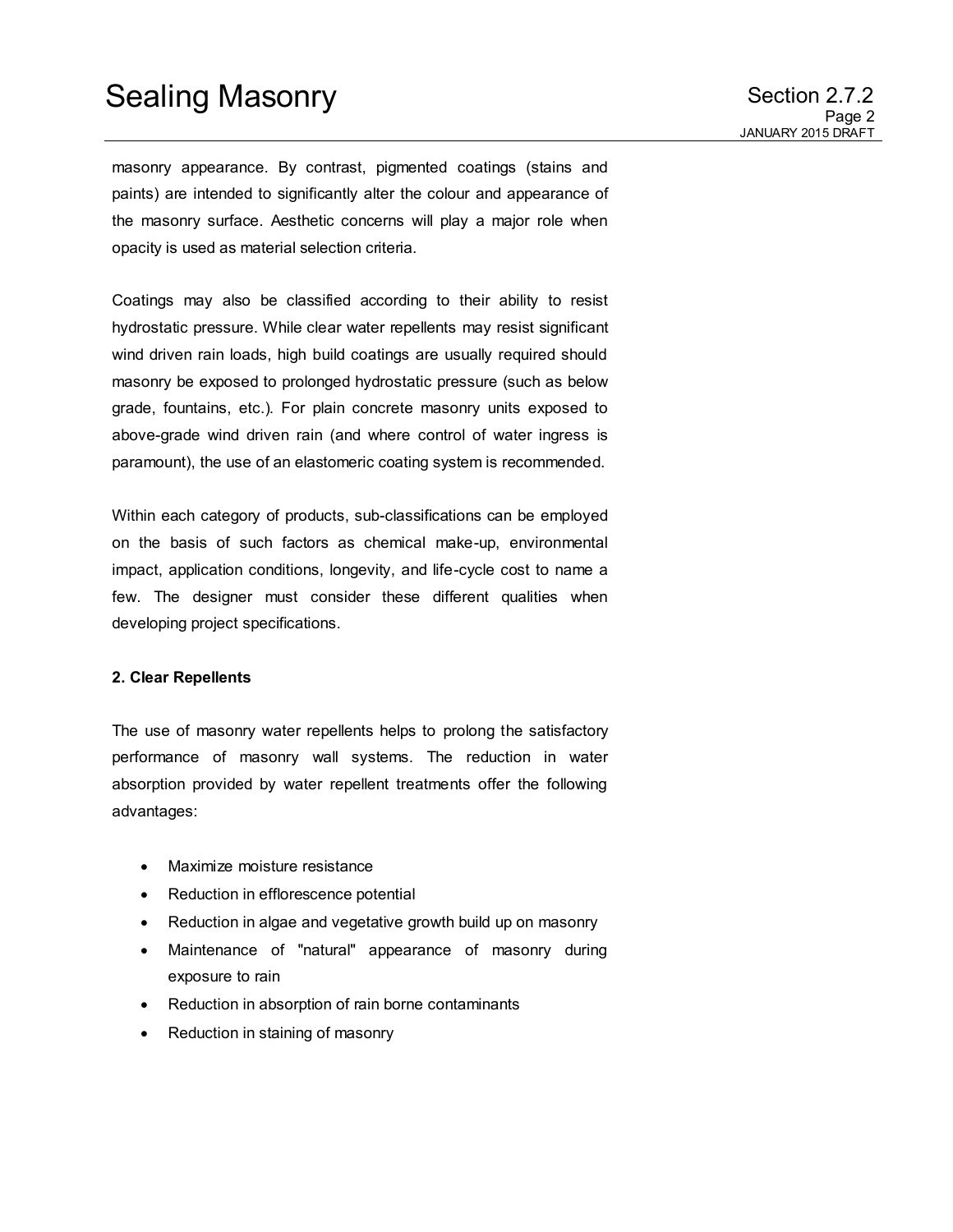#### **3. Water Repellent Stains**

 Water repellent stains yield water repellency (like clear treatments) but also impart colour to the substrate. These materials are suited for use on concrete masonry units where a specific colour is desired, but the natural texture of the masonry is to be maintained. They are intended to provide the appearance of an integrally coloured block (including some tonal variations), but avoid the pore filling properties of paints and high build coatings. Water repellent stains furnish all of the properties of clear water repellents with the added feature of colour control.

#### **4. Paints and Coatings**

Paints and coatings are intended to alter the appearance of the masonry by the use of colour as well as texture (pore filling). They also provide a higher level of wind driven rain protection than clear water repellents. For single wythe plain concrete masonry units, where resistance to wind driven rain is a primary concern, it is recommended that a three coat elastomeric system be used. This involves the application of a coating of elastomeric primer (not just block filler) followed by two coats of an elastomeric finish with the intent of achieving a pinhole free coating on the masonry.

#### **5. Surface Preparation**

The successful performance of any coating depends greatly on the attention to surface preparation. Masonry should be carefully inspected prior to treatment. Cracks, voids and openings should be properly treated to prevent points for significant water ingress. Clear water repellents are not intended to bridge cracks.

Surfaces to be treated must be clean and free of dust, dirt, oil, grease, efflorescence, or any other substance that could prevent the penetration of the treatment or compromise its long term performance. Mechanical and/or chemical cleaning may be required to suitably prepare the surface for treatment (see section 1.6.1 in this manual). Should washing